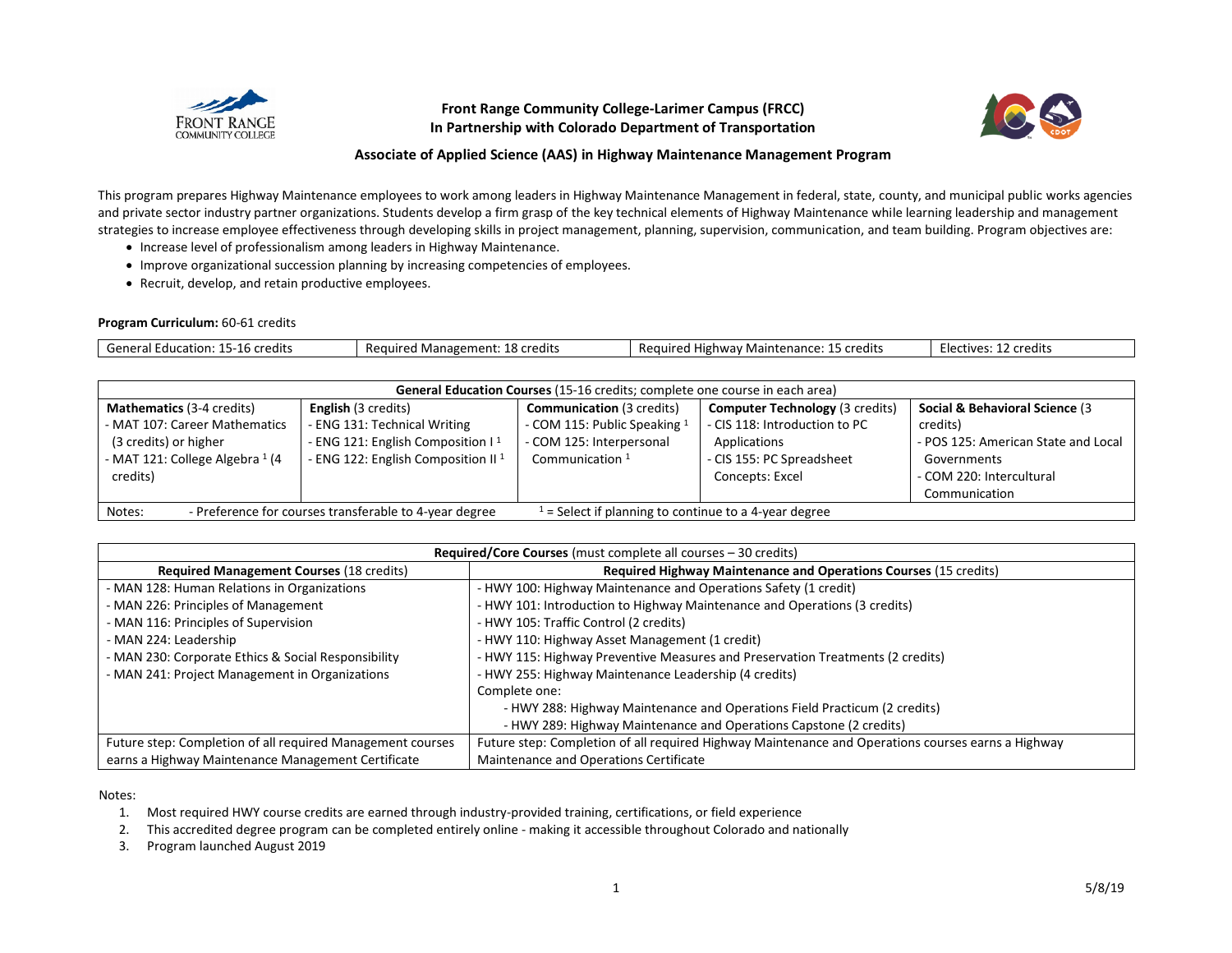| Elective Courses (12 credits)                                                                                                                                             |                                                                                                                                                                                   |                            |                          |                              |                            |  |
|---------------------------------------------------------------------------------------------------------------------------------------------------------------------------|-----------------------------------------------------------------------------------------------------------------------------------------------------------------------------------|----------------------------|--------------------------|------------------------------|----------------------------|--|
|                                                                                                                                                                           | Elective credits are used to develop a concentration in an area(s) of highway maintenance and operations. Most, if not all, elective credits are earned through Prior Learning    |                            |                          |                              |                            |  |
|                                                                                                                                                                           | Assessment (PLA). Documented successful employee work experience, industry training, and industry certifications will be evaluated for PLA credit. Elective (PLA) credits will be |                            |                          |                              |                            |  |
|                                                                                                                                                                           | transcripted as "Internship" credits (maximum 4 credits per internship (e.g., HWY 180, 181, 182, 183, 184, 280, 281, 282, 283)) toward meeting degree requirements.               |                            |                          |                              |                            |  |
| <b>Highway Engineering</b>                                                                                                                                                | <b>Highway Materials and</b>                                                                                                                                                      | <b>Highway Equipment</b>   | Environmental (HWY 183)  | <b>Incident Management,</b>  | <b>Highway Maintenance</b> |  |
| <b>Technician (HWY</b>                                                                                                                                                    | Structures (HWY 181/281)                                                                                                                                                          | <b>Operations and</b>      | • Erosion and sediment   | <b>Emergency Management,</b> | <b>Management</b> (HWY     |  |
| 180/280)                                                                                                                                                                  | • Asphalt                                                                                                                                                                         | <b>Management</b> (HWY     | control                  | and Weather Events (HWY      | 184)                       |  |
| • Drainage                                                                                                                                                                | • Bridge                                                                                                                                                                          | 182/282)                   |                          | 283)                         |                            |  |
| • Estimating                                                                                                                                                              | • Concrete                                                                                                                                                                        | $\bullet$ DRV-138 CDL A/B- |                          | • National Incident          |                            |  |
| • Plan reading                                                                                                                                                            | $\bullet$ Gravel                                                                                                                                                                  | crosswalk for 6 credits    |                          | <b>Management System</b>     |                            |  |
| • Surveying                                                                                                                                                               |                                                                                                                                                                                   | • Fleet management         |                          | (Incident Command            |                            |  |
|                                                                                                                                                                           |                                                                                                                                                                                   | • Heavy equipment          |                          | System)                      |                            |  |
|                                                                                                                                                                           |                                                                                                                                                                                   | operation                  |                          | • Traffic incident           |                            |  |
|                                                                                                                                                                           |                                                                                                                                                                                   | • Welding                  |                          | management                   |                            |  |
|                                                                                                                                                                           |                                                                                                                                                                                   |                            |                          | • Winter storm operations    |                            |  |
| • Possible industry                                                                                                                                                       | • Possible industry                                                                                                                                                               | • Possible industry        | • Possible industry      | • Possible industry          | • Possible industry        |  |
| training/certifications:                                                                                                                                                  | training/certifications:                                                                                                                                                          | training/certifications:   | training/certifications: | training/certifications:     | internship                 |  |
| ○ Local Technical                                                                                                                                                         | ○ American Concrete                                                                                                                                                               | ○ Colorado Commercial      | $\circ$ National Highway | o Federal Emergency          | experience:                |  |
| Assistance Program                                                                                                                                                        | Pavement Assoc. (ACPA)                                                                                                                                                            | Driver's Licenses (CDL)    | Institute (NHI)          | <b>Management Agency</b>     | o To be determined         |  |
| (LTAP)                                                                                                                                                                    | ○ Colo. Asphalt Pavement                                                                                                                                                          | ○ Colorado Contractors     | o Certified Inspector of | (FEMA)                       | between student            |  |
| o National Highway                                                                                                                                                        | <b>Association (CAPA)</b>                                                                                                                                                         | Association (CCA)          | Sediment and Erosion     | $\circ$ American Association | and program                |  |
| Institute (NHI)                                                                                                                                                           | ○ Local Technical Assistance                                                                                                                                                      | o Local Technical          | Control (CISEC)          | of State Highway and         | director                   |  |
| ○ National Institute for                                                                                                                                                  | Program (LTAP)                                                                                                                                                                    | Assistance Program         | o Envirocert             | Transportation               |                            |  |
| Certification in                                                                                                                                                          | o National Highway Institute                                                                                                                                                      | (LTAP)                     | International, Inc.      | Officials (AASHTO)           |                            |  |
| Engineering                                                                                                                                                               | (NHI)                                                                                                                                                                             |                            |                          | Winter Roadway               |                            |  |
| Technologies (NICET)                                                                                                                                                      | ○ Western Alliance for                                                                                                                                                            |                            |                          | Computer-Based               |                            |  |
|                                                                                                                                                                           | <b>Quality Transportation</b>                                                                                                                                                     |                            |                          | Training                     |                            |  |
| Construction (WAQTC)                                                                                                                                                      |                                                                                                                                                                                   |                            |                          |                              |                            |  |
| Other relevant elective courses:                                                                                                                                          |                                                                                                                                                                                   |                            |                          |                              |                            |  |
| - BUS 217: Business Communication and Report Writing<br>- HWY 210: Gravel Road Maintenance<br>- ACC 101: Fundamentals of Accounting<br>- MAR 216: Principles of Marketing |                                                                                                                                                                                   |                            |                          |                              |                            |  |
| - ACC 121: Accounting Principles<br>- BUS 226: Business Statistics<br>- MAN 225: Managerial Finance                                                                       |                                                                                                                                                                                   |                            |                          |                              |                            |  |

Notes:

- 4. Front Range Community College's (FRCC) residency requirement requires students earning an AAS degree to earn at least 25% of the credits (15 credits) by completing FRCC classroom or online courses. The balance of the credits (i.e., General Education, required Management, required Maintenance and Operations, and electives) can be earned through **Prior Learning Assessment (PLA**). PLA is the process for evaluating knowledge and skills to award college credit for learning from (1) work experience; (2) training courses and/or certifications; (3) on-the-job training; (4) military training and voluntary service; and (5) independent study. PLA credit can be earned by passing a knowledge examination, demonstrating a skill, and/or providing satisfactory documentation from a recognized industry partner and/or subject matter expert.
- 5. Time to complete the AAS degree depends upon the number of PLA credits the student earns. A student taking one course per academic term (3 courses per year) will take approximately 2-4 years to complete the program.
- 6. Cost to earn the AAS degree depends upon in-state or out-of-state tuition rates and the amount of financial assistance provided by the student's highway maintenance agency employer (e.g., tuition reimbursement, paid industry training/certifications). Approximate cost ranges from \$3,400 (\$5,000 out-of-state) for an experienced Highway Maintenance worker with employer financial assistance to \$21,800 (\$27,000 out-of-state) for an entry-level Highway Maintenance worker with no employer financial assistance. Check with FRCC for a student-specific cost estimate.